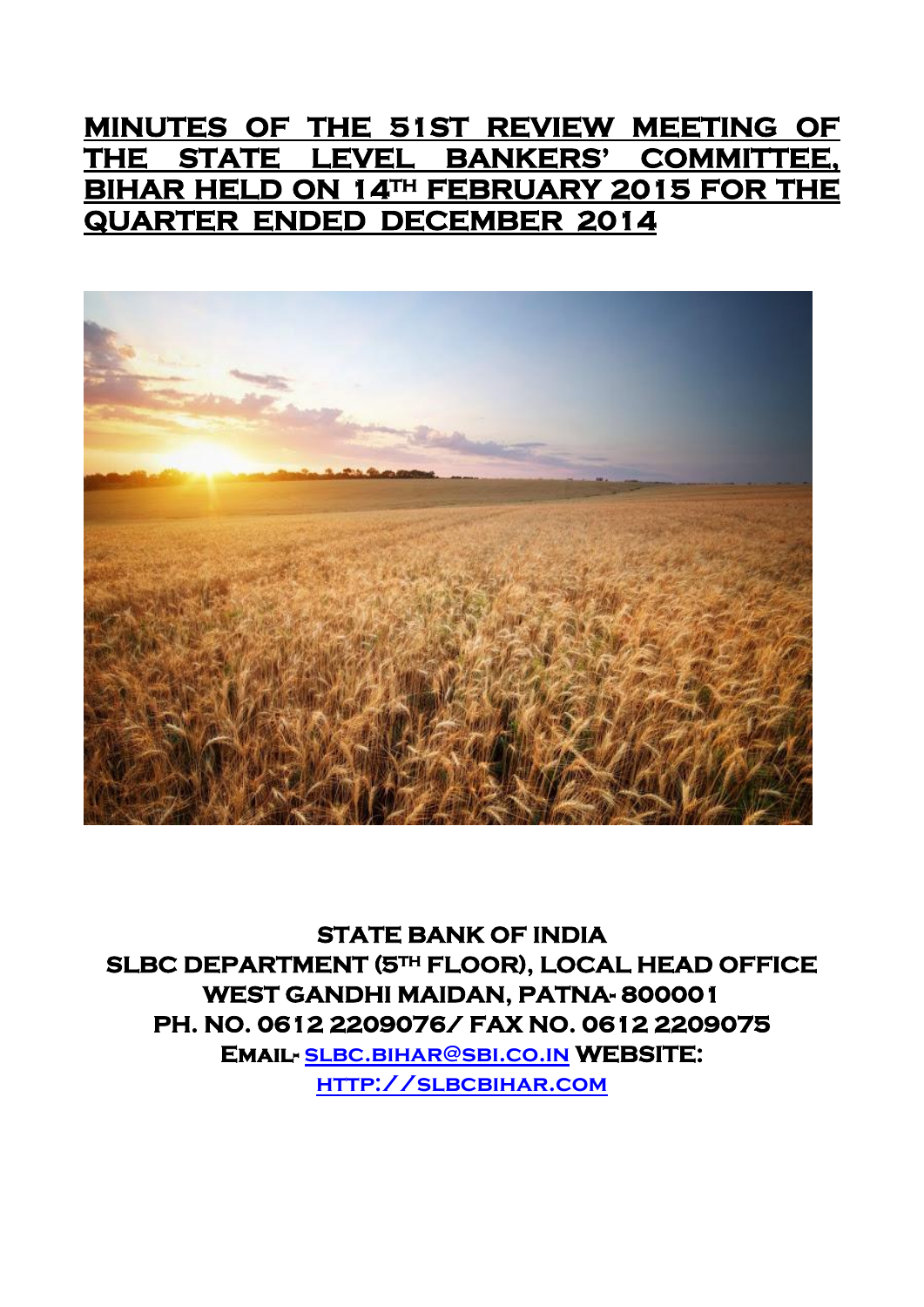#### **MINUTES OF THE 51ST REVIEW MEETING OF THE STATE LEVEL BANKERS' COMMITTEE, BIHAR HELD ON 14th FEB,2015**

The 51<sup>st</sup>review meeting of State Level Bankers' Committee, Bihar was held on 14<sup>th</sup> February, 2015 at Hotel Chanakya, Patna under the chairmanship of Shri Bhim Singh, Industries Minister, Govt. of Bihar. The meeting was also attended by senior officials of State Government, Govt. of India, RBI, NABARD, Banks, Insurance Company and other agencies. The list of participants is enclosed as Annexure-I.

Shri Ajit Sood, Chief General Manager, SBI & Convenor, SLBC Bihar, welcomed all the participants and described, in brief, some of the achievements of the banks during the nine months of FY 2014-15.

He observed that the Banks' performance may be termed as satisfactory as 70% of the target has been achieved up to Dec'2014, which in absolute terms is 21% more than the last years' achievement up to Dec. In agriculture sector also, the growth over last year's performance is a healthy 21%.

On CD ratio, Shri Sood said that Banks in the state have achieved 42.14%, which shows an increase of 101 basis points as compared to Dec'13. He said that the CD ratio of the State is growing but hoped that the pace of growth would be faster once big industrial units start coming up in the state.

CGM, SBI expressed his concern about the rise in NPAs which stood at 6.74% at the end of Dec'2014. He requested the State Govt. to help in sensitising people about the importance of timely repayment, which besides containing NPAs will also boost the credit flow. In this connection, he advised that the top 10 certificate cases of each district provided in the Agenda book may be taken up on priority basis for disposal so that it has a demonstrative effect and help in creating a repayment culture among borrowers.

CGM, SBI, thereafter highlighted the progress made by the Banks under Pradhan MantriJan-dhanYojana(PMJDY). A total number of 88.99 lacs accounts have been opened by Banks in the State up to 26.01.2015, out of which 62.46 lacs Rupay cards have been delivered to account holders.He requested the bankers to expedite delivery of PIN and sensitise the account holders about the 'Do's and Don'ts' of handling Rupay card. He also advised the banks to counsel the account holders to transact in the account in order to avail the benefits of PMJDY.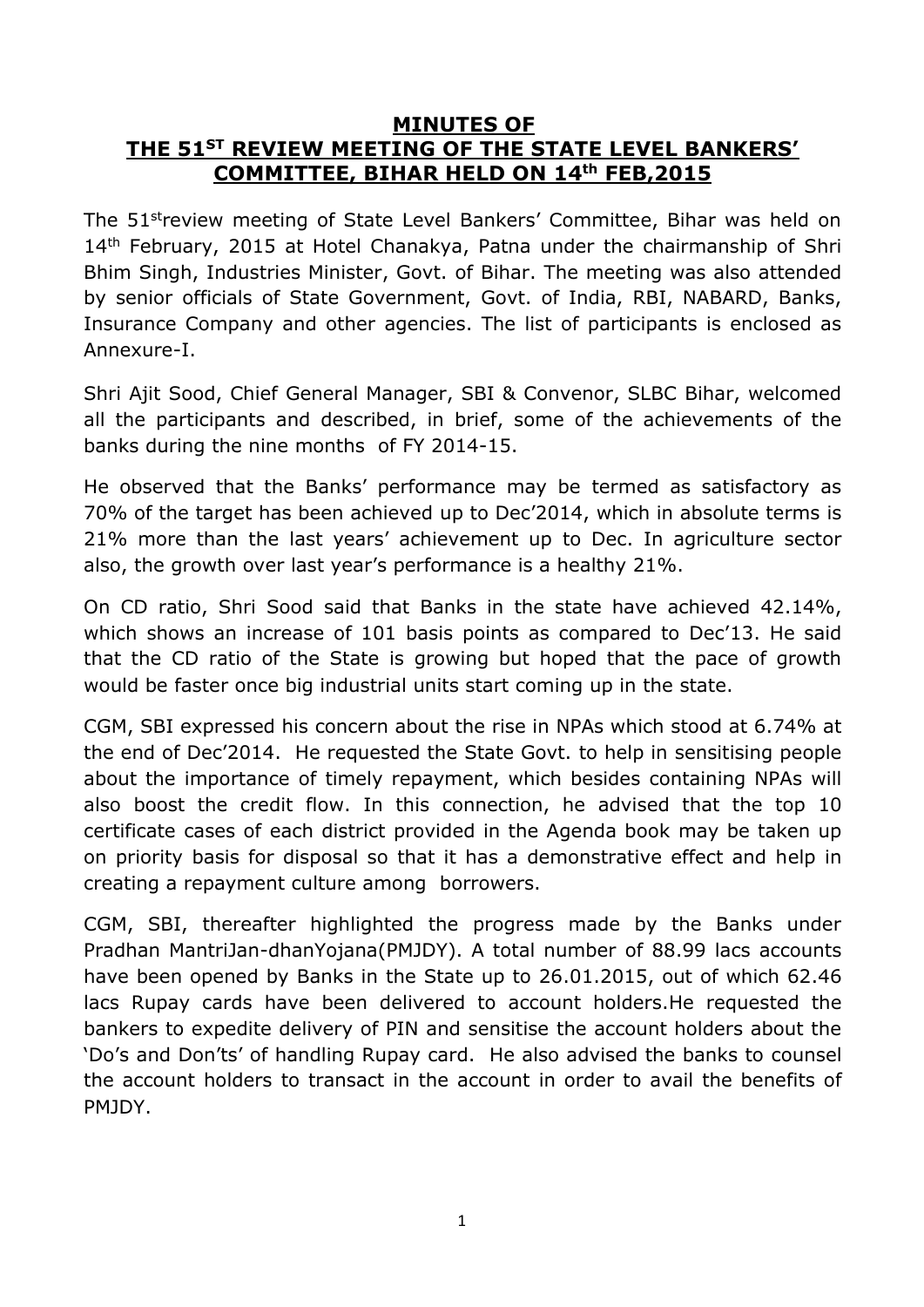At the end, Shri Sood thanked the State Govt. for the unhindered support provided to Banks and assured on behalf of all Banks, their commitment for overall development of the state.

The General Manager, Reserve Bank of India, Shri Swaroop Singh then made a brief address. He observed that the level of advances granted under the DRI scheme was far below the benchmark of 1%. He requested the Banks to improve their performance under this head so as to reach the prescribed benchmark.

Shri Singh expressed satisfaction on providing banking facilities in villages with population below 2000 as 99% of the target for 2014-15 has been achieved till Dec'2014.He requested the Banks to complete the overall target by the stipulated timeline i.e August 2015. He expressed concern over poor number of B&M branches (1.32%) opened by Banks as link Branches for BC operation and requested them to have a minimum 5% B&M branches out of the total no. of villages allotted.

GM, RBI also requested the senior Bank officials to focus on critical areas like education loan and integrated dairy development Project and also advised to hold atleast one Financial Literacy camp by each rural branch every month.

The Development Commissioner, GOB, Sri S.K.Negi in his address expressed satisfaction over the ACP achievement by Banks during the nine months of the current financial year. He exhorted the Banks with less than 50% achievement to improve their performance in the last quarter. He advised the banks to increase finance in KCC, Agri allied activities and Education Loan. He expressed concern over poor achievement in the area of opening of Branches and requested to achieve not only the target of 600 for the current year but also to cover the remaining unbanked Gram Panchayats and villages above 5000.

The Hon'ble Minister of Industry, Government of Bihar, Shri Bhim Singh in his address called for greater participation of Banks for economic development of the state. He urged upon Banks to give focussed attention to Industries, Agriculture and allied activities to improve the CD ratio of the state. He expressed his concern over the Banks achievements under PMEGP scheme and advised to take all necessary steps to improve the position.

Expressing concern at high NPA of banks in the state, the hon'ble Industry Minister assured of full cooperation in recovery efforts. He also advised the Banks to continue the good work done under PMJDY scheme and open accounts of all beneficiaries of State Govt. schemes in order to route the benefits through their accounts.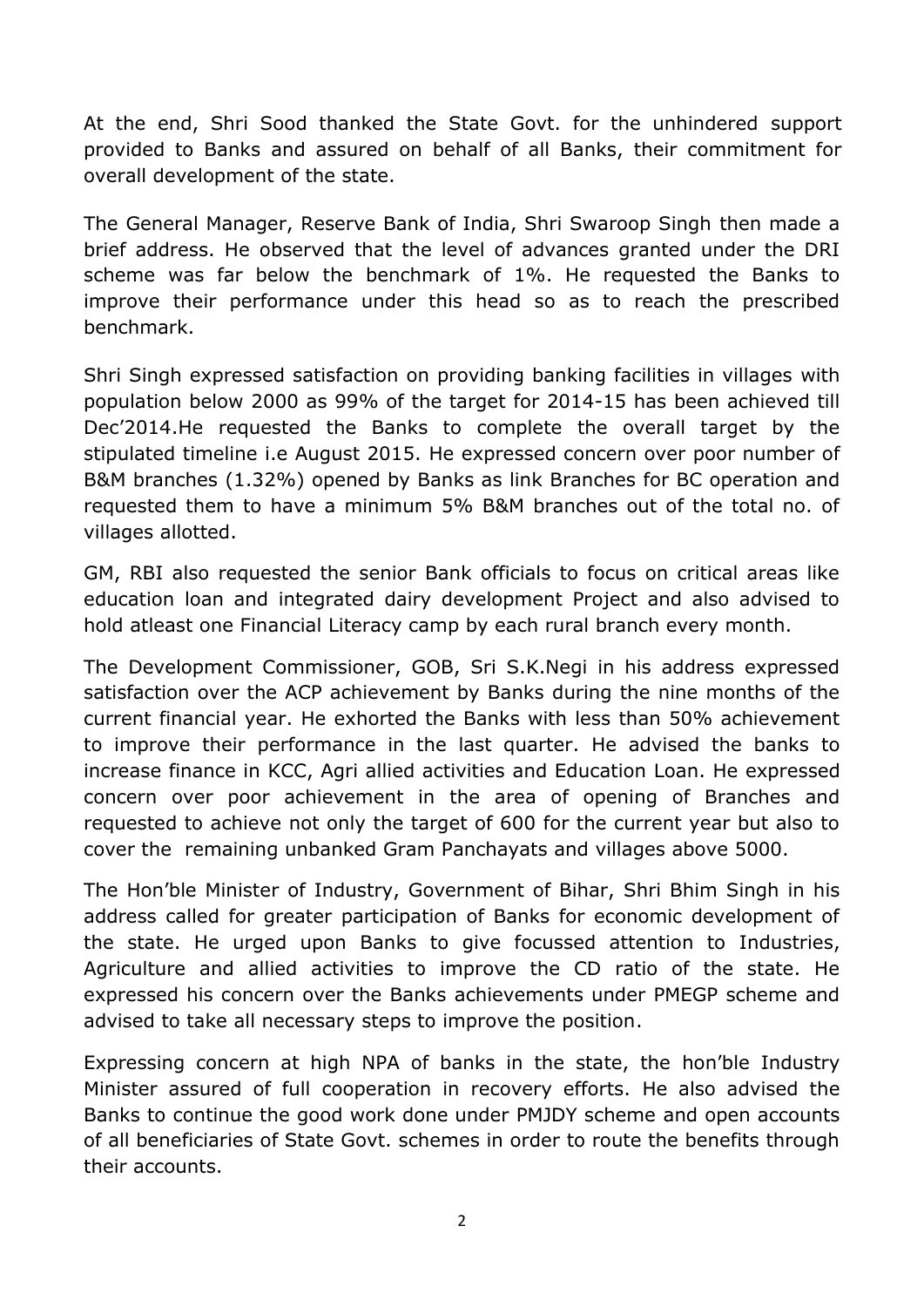The Chief General Manager, NABARD Shri R.K.Das complimented the Banks on good performance under ACP. He expressed serious concern at high NPA level in the state which had an adverse impact on fresh lending by the Banks. He requested the Bankers to increase the recovery percentage from 65% to 80- 90% for recycling the fund to the needy persons, which will also increase the CD ratio of the state.

DGM, PFRDA, Govt of India, Shri K. Mohan Gandhi thereafter made a presentation on Swavalamban, a New Pension Scheme (NPS) launched by Govt of India. He explained that the role of PFRDA is to develop and regulate the NPS and other pension schemes, education and training, register and regulate intermediaries and redressal of grievances for subscribers' interest protection. He said that the target group of the Swavalamban scheme is people with limited earning, who may contribute Rs 1000- 12000 per annum. GOI also contributes Rs 1000 per annum to the subscriber's account. He requested the State Govt and the Banks to target low value salary account customers to popularise the scheme.

Thereafter, a presentation was made by Department of Agriculture, Govt of Bihar on unique ID for farmers all over the state. E-Agriculture Scheme Monitoring Information system (e-ASMIS) popularly known as **Krishi MIS** is an innovative step taken by Department of Agriculture, Bihar to create a centralized platform for schemes and services provided by the Department and giving access to information and updates for all. The highlights of the scheme are:-

- $\triangleright$  It is an online system for the farmers to register themselves and get a unique registration number called as **Beneficiary ID.**
- $\triangleright$  At the time of registration the system will capture all the relevant details of farmers and at the same time enroll them for receiving all types of benefits provided by the department as per their need and eligibility criteria decided by the department, by way of SMS/e-mail.

Minutes of the last SLBC meeting was then confirmed and Action Taken Report on the action points of 50<sup>th</sup> SLBC meeting was adopted by the House.

Presentation was, thereafter, made by AGM, SLBC on all the agenda items. After discussion on the agenda items during the meeting, the following points emerged.

### **A. ANNUAL CREDIT PLAN (2014-15):**

The achievement of banks under ACP up to 3<sup>rd</sup> quarter of the current financial year was 70% of the annual target and 21% more than the disbursement made during the corresponding period of last year. The performance of commercial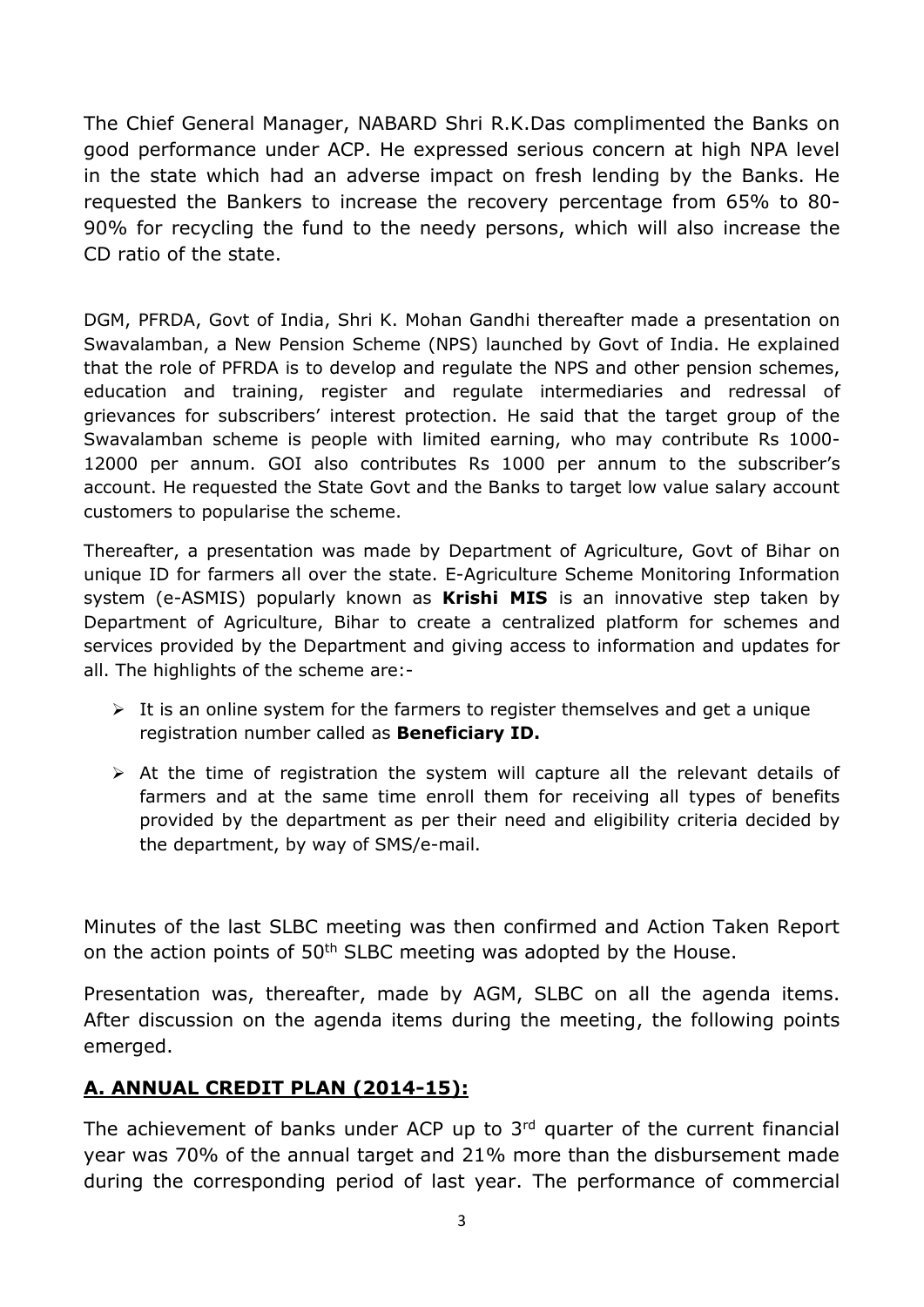banks and RRBs have recorded impressive growth in their loan disbursement vis-à-vis their performance over the same period last year. All banks were requested to speed up the pace of disbursement keeping an eye on the annual target and ensure achievement of the year end target by March 2015.

## **B. AGRICULTURE RELATED ISSUES:**

### **1. Sub-Committee meeting of SLBC on Agriculture**:

The Agriculture Production Commissioner (APC), Sri Vijoy Prakash raised some critical issues and suggested that Banks should start inviting online application in Agri segment also and arrange for issuing acknowledgement on receipt of application. He also suggested Banks to have complete check list of documents required to process the application so that complete application is submitted by the borrowers. Sri Vijoy Prakash also requested the Banks to consider to adopt a slab based fee for valuers as being done by SBI in Kerala. CGM SBI, assured him to look into the matter after consulting Kerala circle.

### 2. **Agri ACP**:

The achievement under Agri ACP up to Dec 2014 in the current year was 71% of the annual target and in absolute terms, 21% more than the corresponding period of last FY. All banks were requested to give due attention to Agri lending, especially in allied activities, in order to achieve the ACP target.

### 3. **KCC:**

The achievement of only 51% of annual target up to third quarter of the current Financial Year was viewed as unsatisfactory. The banks were advised to give due attention to increase financing under KCC.

AGM, SLBC raised the issue of non issuance of rent receipt and fake LPC to be one of the bottlenecks for low achievement under KCC. Agriculture production Commissioner (APC), Shri Vijoy Prakash said that the Agriculture department is preparing a portal, where all LPC issued by the Govt. office can be viewed and then the issue of fake LPC or verification of LPC will automatically resolved. He also stressed that at the time of providing new KCCs and also on its renewal, issuance of Rupay card was to be ensured to all the eligible farmers. Banks were asked to sensitize the farmers for using the Rupay card.

The Agriculture production Commissioner also stressed the need to streamline the recovery process in KCC and advised the Banks to organise recovery camps. CGM, SBI recalled the discussion during the 50<sup>th</sup> SLBC meeting highlighting the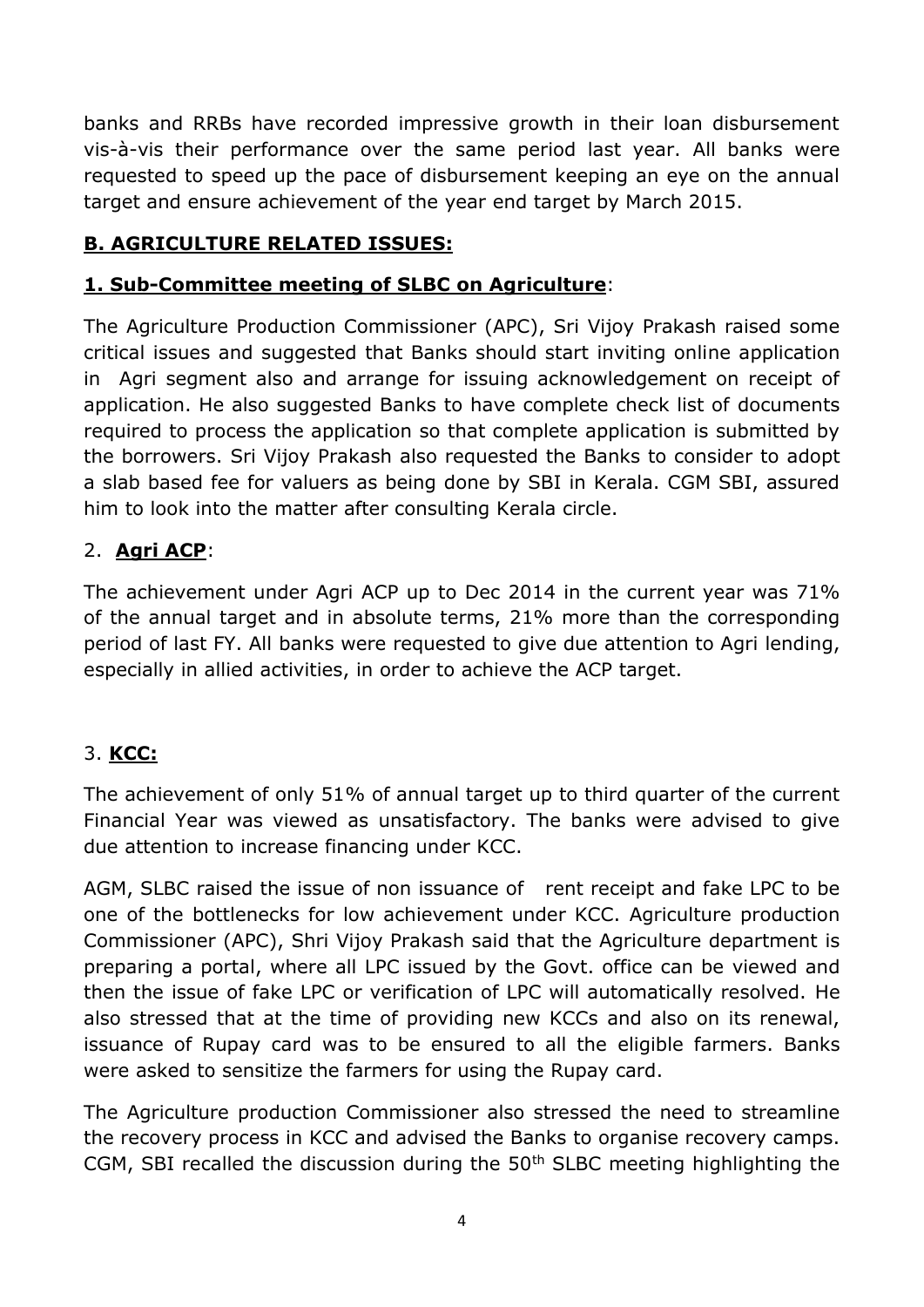recovery mechanism adopted by UP Govt, which has been very successful. The Agriculture Production Commissioner (APC) advised to collect the details of KCC recovery adopted by UP Govt. and put up before the State Govt.

AGM, SLBC also raised the issue of pending crop insurance claims since FY 2010-11. The APC assured to look into the matter. The APC also asked SLBC to put up all such issues which require State Govt. intervention. The Regional Manager, Agriculture Insurance Corporation of India (AIC) raised the issue of low premium generation under crop loan insurance. He said that during the current season, crop loan of Rs. 6258 Crs have been disbursed, but insurance is done for Rs. 300 Crs (approx) only. CGM, NABARD was requested by the APC to get a study done about the reasons for low insurance premium.

### 5**. Dairy, Fishery& Poultry**:-

The performance of the Banks under Dairy, Fishery and Poultry sector was described as very poor. The APC said that for overall development of the state, these three sectors should be given top priority and urged the bankers to increase the lending in these sectors. He also advocated for sanction of loans through processing cells to speed up the process. CGM, NABARD said that under National livestock Mission, back ended subsidy is available under Poultry schemes. The APC also remarked that 1600 entrepreneurs with support from Banks can make the state self-sufficient for eggs. He also requested GM Central Bank to look into the long-pending 4-5 poultry proposals in Siwan &Gopalganj district.

### **6. SHG& FLC:**

Following issues were highlighted with regard to financing to SHGs/ JLGs and the functioning of RSETIs/ FLCs:

### **(I) Self Help Group (SHG)/Joint Liability Group (JLG)**

a) Banks have opened savings account of 73624 SHGs and have credit linked 35111 SHGs with total bank finance of Rs. 192.74 Cr during the nine months of financial year 2014-15 against an annual target of 150000 for account opening and 100000 for credit linkage.

b) SHG Camps were organised on  $21^{st}$  Jan.2015in all districts of the state wherein approx 10,000 groups were credit linked. Two more such camps will be organised on  $21^{st}$  Feb.2015 and  $11^{th}$  Mar'2015 in all the districts for financing SHGs promoted and managed by JEEVIKA.

c) Banks to ensure use of common format for account opening  $\&$  1<sup>st</sup> dose credit linkage of SHGs.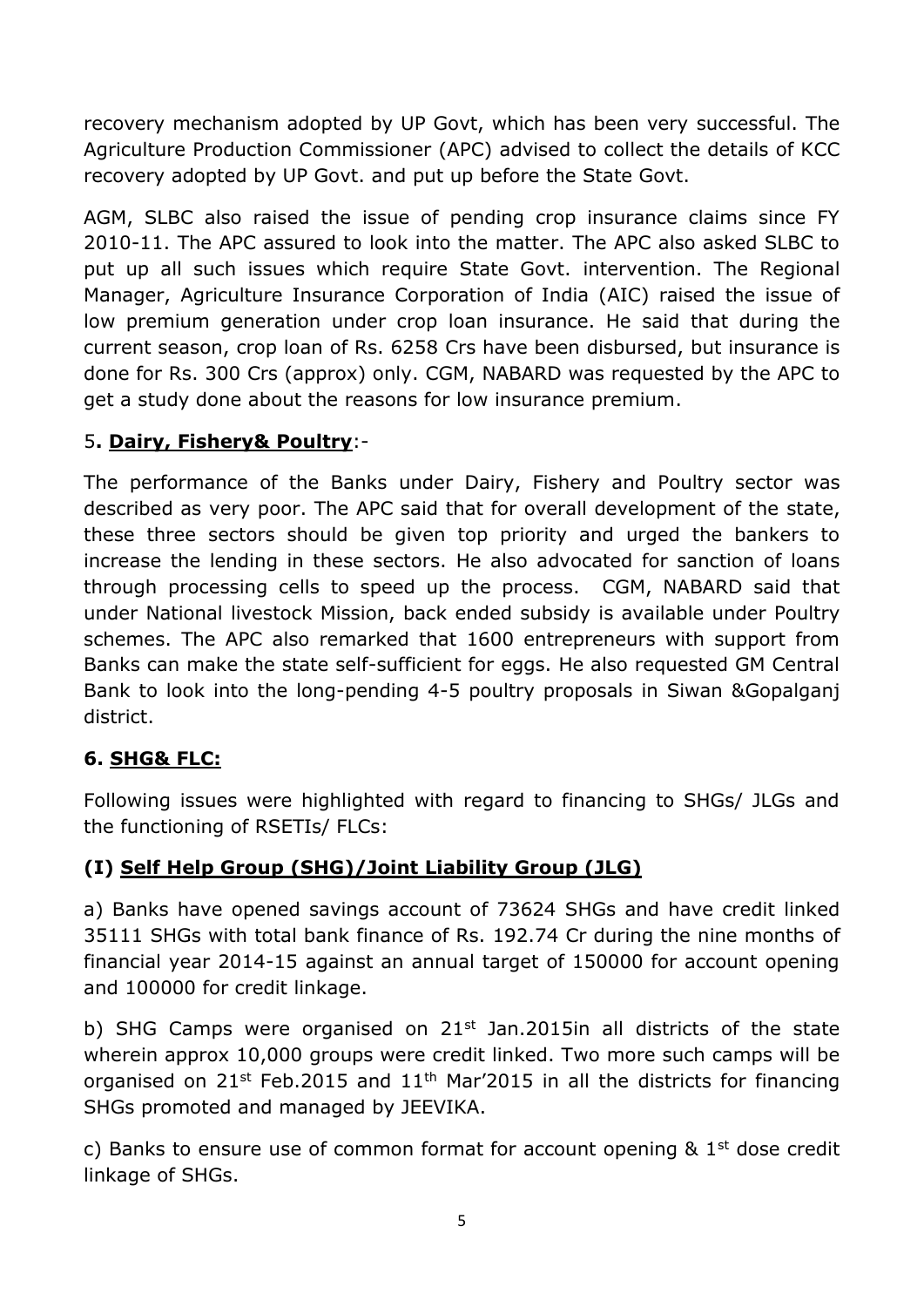d) Notification of the State Govt. to be issued with regard to implementation of Interest Subvention Scheme for SHGs in the 27 non-IAP districts on the same lines as being provided by GOI in the 11 IAP districts.

e) Commercial Banks were asked to focus on JLG financing.

f) Against the annual target of 50000, 39534 JLGs were financed by Banks up to Dec '2014 and out of this 23190 were done by the 3 RRBs of the state.

g) The House appreciated the work done by IDBI Bank in promotion of JLG in Siwan, Gopalganj, Bhabua and Sasaram District.

h) AGM, SLBC requested the State Govt. for waiver of stamp duty for loan agreement of JLG accounts.

### **C. INDUSTRY RELATED ISSUES**

#### 1. **Sub-Committee meeting of SLBC on Industries**:

It was apprised to the house that the  $6<sup>th</sup>$  meeting of Sub-Committee of SLBC on Industries was held on 04<sup>th</sup> Feb 2015 and all related issues were discussed in it.

#### 2. **Achievement under MSME ACP:**

Till Dec 2014 the Banks under MSME have disbursed Rs. 6869 Crores, which is 81% of annual target. In absolute terms it is approximately Rs.2300 Crores more than the disbursement made by the Banks during the corresponding period last year.

#### **3. Review of achievement under PMEGP:**

The achievement under PMEGP till Dec.2014 was viewed by the house as very poor. Against the physical target of 7648 projects for 2014-15, Banks have sanctioned only 638 projects amounting to Rs. 16.25 Cr during the period under review. It was also felt that the utilization of margin money by Banks was unusually delayed even after disbursement of loan, which needs to be expedited .The House was apprised by the representative of KVIC that out of the subsidy amount of Rs. 24.00 Crores, only Rs. 6.68 Crores have been utilized. As this sector has the potential to provide large number of jobs to people, banks were requested to give adequate attention towards financing under the scheme.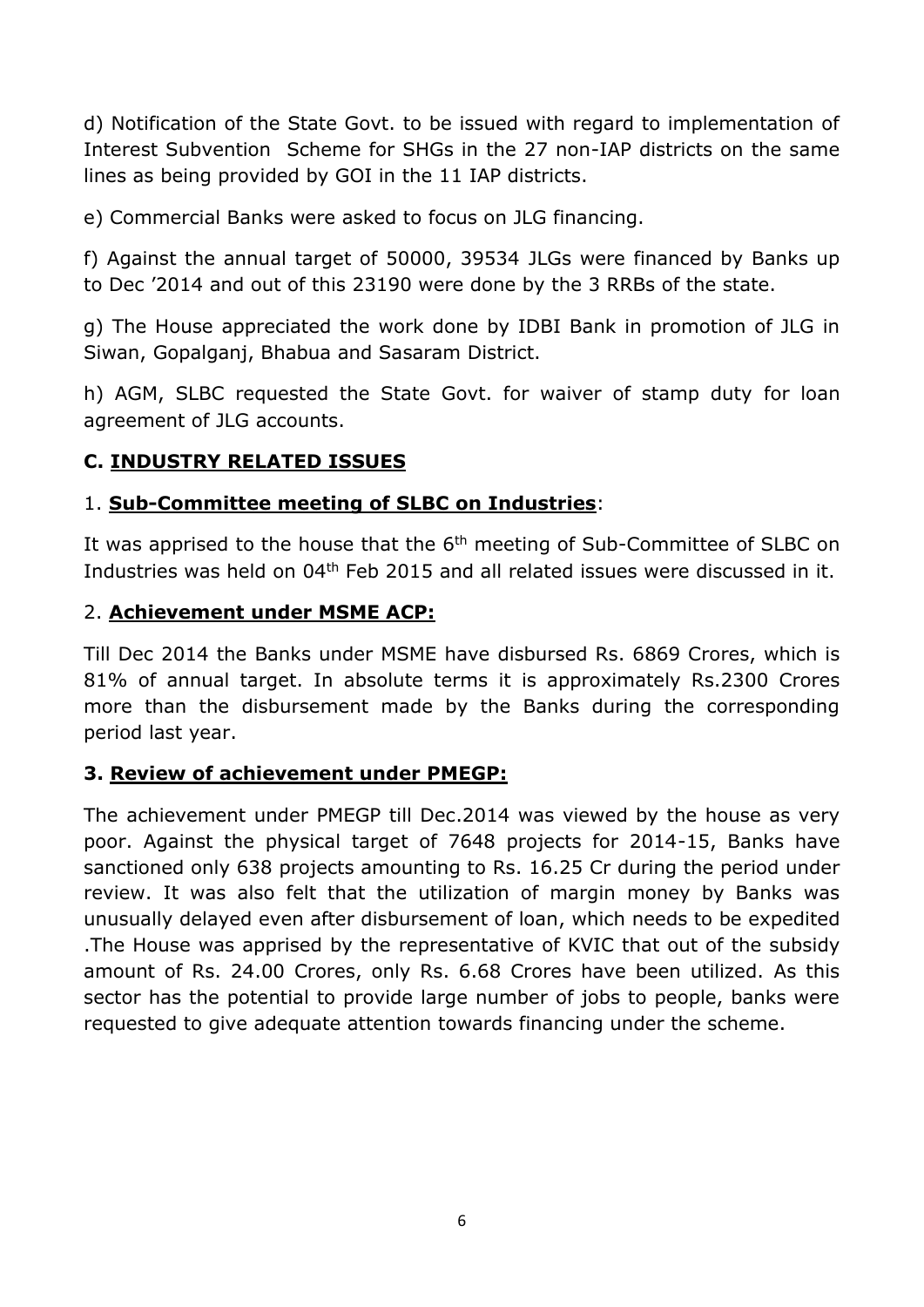### **D. OTHERS:-**

#### **1.OPENING OF BRANCHES:**

The performance of banks during the period under review was far behind the target. Only 261branches had been opened till Dec.2014 against a target of 600 for 2014-15.AGM, SLBC expressed that suitable premises are not available at many rural centres for opening of branch. The APC to State Govt. assured full co-operation and advised the Banks to provide centre wise and month-wise branch opening plan for the period up to March 2015.

#### **2. EDUCATION LOAN:**

The performance of Banks under Education loan was not encouraging. As on Dec. 2014, against the annual target of 50000, the achievement of Banks under Education loan was only 19237, which is 38% of the target. The APC stressed that bottlenecks in sanctioning/disbursing of Education Loan should be removed as there is a lot of scope for increasing finance under the scheme.

The performance of major Private Banks, whose achievement is less than 5% in education loan, was viewed very seriously by the house. All the private banks were advised to increase their performance in education loan and other priority sector schemes and ensure achievement of their allotted yearly target by Mar'2015.

#### **3. HOUSING LOAN:**

As on Dec. 2014, the achievement of Banks under Housing loan was only 46% of the target, i.e 10964 against 24000. CGM, SBI expressed that certain regulatory issues such as master plan, title deed, map approval, agriculture land are coming in the way of sanctioning housing loan in rural areas.NABARD was advised to study the low growth in Housing & Education loan and advise necessary changes to be made by the State Govt.

#### **E. PRADHAN MANTRI JAN-DHAN YOJANA:**

AGM, SLBC apprised the house that Banks have covered about 1.77 Crores household and opened more than 88 lacs account under Pradhan Mantri Jandhan Yojana.

CGM, SBI appealed to all Bankers to expedite delivery of Rupay Card PIN to account holders and explain its uses to the beneficiaries for getting the benefit under PMJDY scheme. He also stressed the need to increase the Aadhar seeding in PMJDY and other accounts. He advised the bankers to counsel the customers to start transaction in their accounts to get the benefits under PMJDY scheme.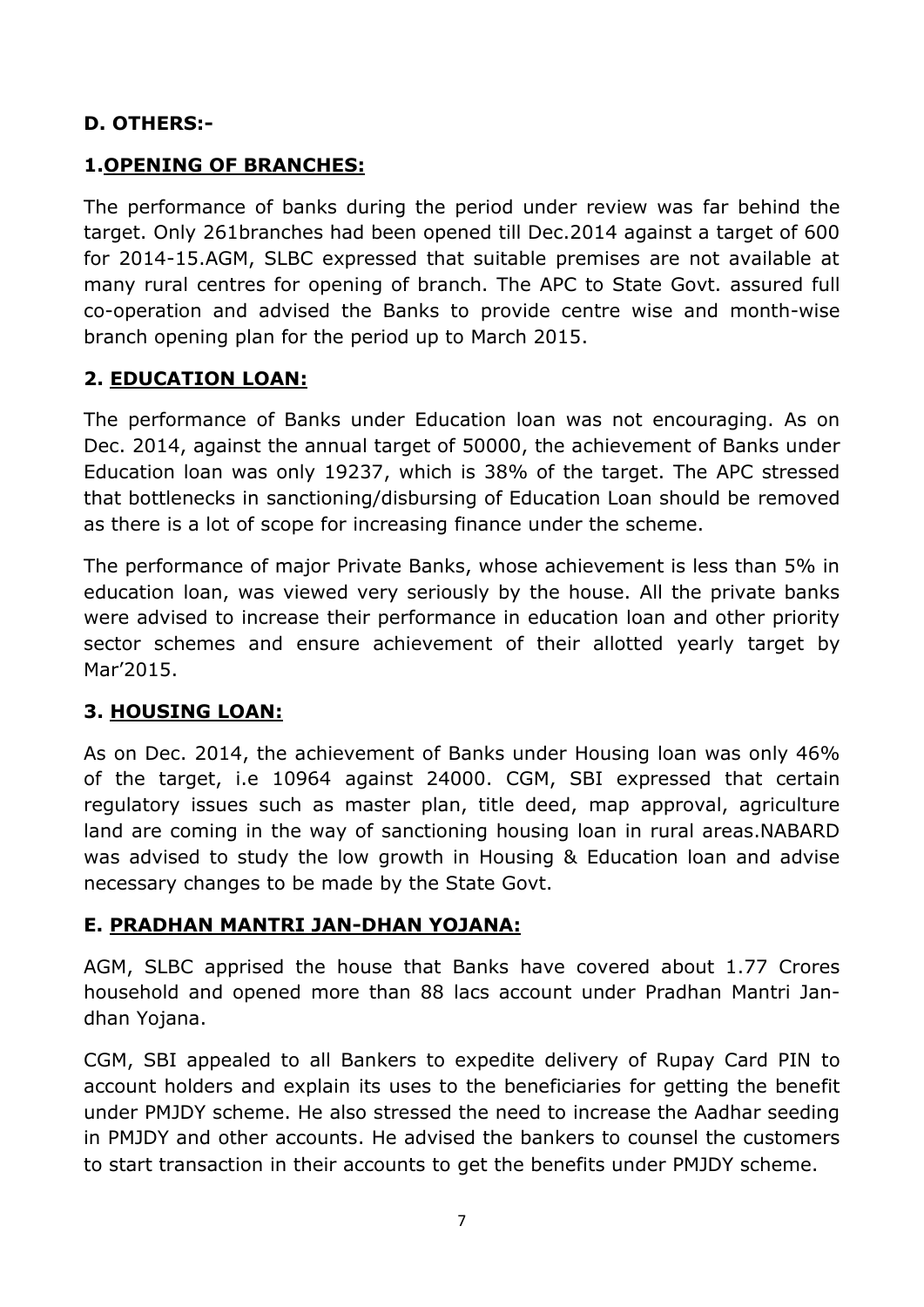#### **F.Certificate Cases:**

AGM, SLBC apprised the House that up to Dec.2014, 405003 certificate cases involving Rs. 1852.49 crores are pending and the number is increasing in every quarter as the rate of disposal of cases is much slower than the rate of filing of cases. He said that list containing details of top 10 certificate cases of each district has been provided in the Agenda book. He requested the State Govt to instruct the district administration of all districts to initiate necessary steps for disposal of these top 10 certificate cases which may help the Banks in recovery of dues from the defaulting borrowers. The Agriculture production commissioner advised to conduct a workshop with Revenue department officials for speedy disposal of such cases.

The APC, GOB in his address expressed satisfaction on the overall performance of Banks during the nine months of the current financial year. However, he advised to increase finance in Agri allied activities, MSME and Education Loans.

Sri S.K. Roy, GM, Central Bank proposed vote of thanks on behalf of all the Banks and especially that the Bankers were benefited by the valuable guidance of Hon'ble Industry Minister, the Development Commissioner and the APC. He assured on behalf of SLBC that the Banks will make all the required efforts for the development of the state.

**\*\*\*\*\*\*\*\*\*\*\*\*\*\*\*\*\*\*\*\*\*\*\*\*\*\*\*\*\*\*\*\*\*\*\*\***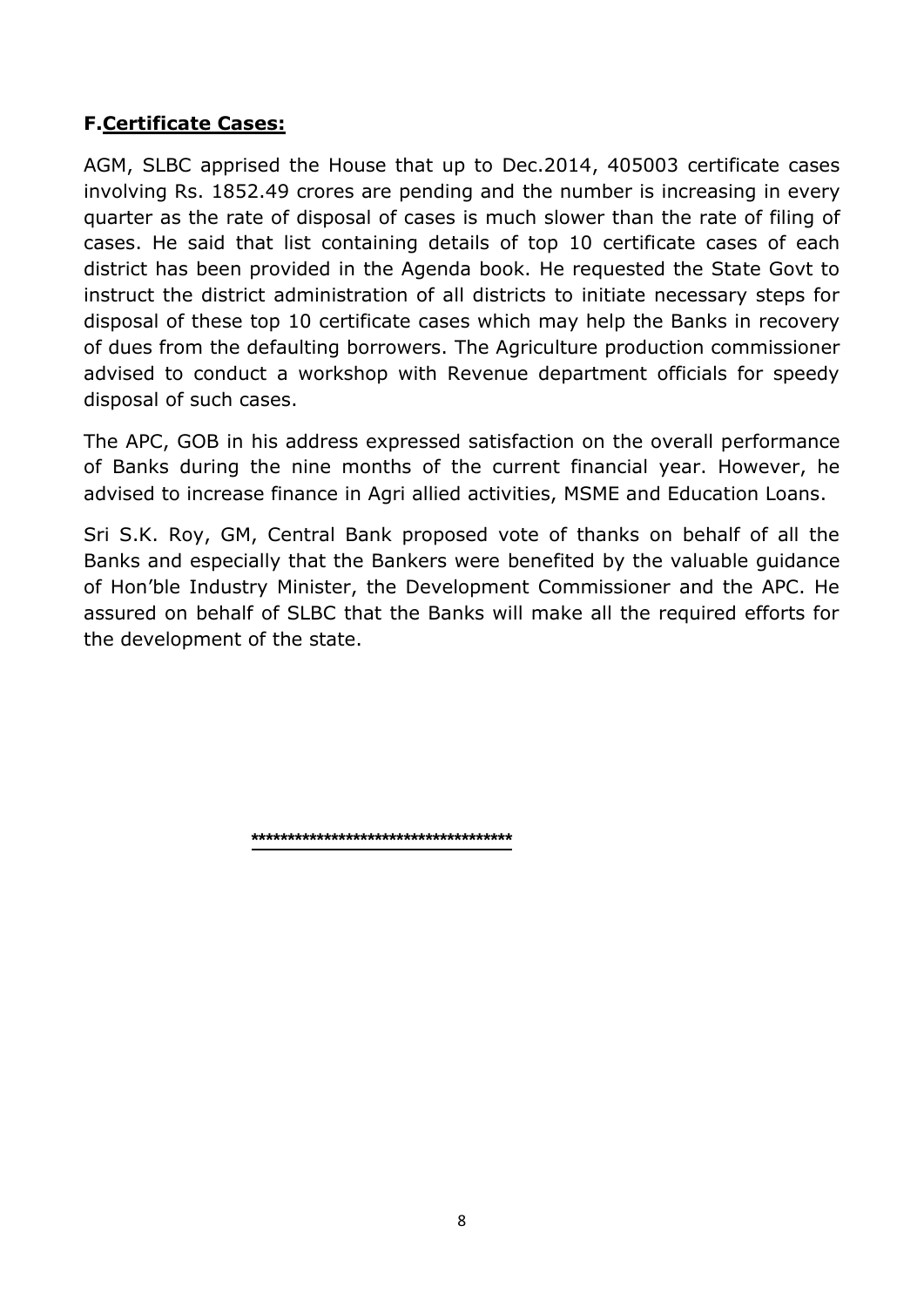### **ACTION POINTS 51st SLBC MEETING HELD ON 14th FEBRUARY 2015**

1. Banks should put in concerted efforts to ensure achievement of 100% target set under ACP for 2014-15.

(Action: All Banks)

2. Banks should give focus on issuance of new and renewal of KCC and also increase financing in other Agri. Areas such as Dairy, Fishery and other allied activities in order to achieve the ACP target for Agri. Segment.

(Action: All Banks)

3. Banks to ensure achievement of branch opening target under Financial Year 2014-15. Proposed centres for branch opening during March 2015 to be provided to State Govt to sort out premises issues.

(Action: All Banks)

4. Private Banks to focus on education loan and housing loan in order to achieve their current year annual target.

(Action: Concerned Private Sector Banks)

5. Banks to ensure issuance of acknowledgement on receipt of loan application form from borrowers. Checklist of documents required to process the loan should also be enclosed with the application form.

(Action: All Banks)

6. Details of incentive mechanism for KCC recovery adopted by Uttar Pradesh Govt. to be obtained and put up for discussion.

(Action: State Government)

7.Rupay cards to be issued to all eligible farmers, while issuing and renewal of KCC.

(Action: All Banks)

8. Banks to achieve target under PMEGP and claim of margin money to be expedited.

(Action: All Banks)

9. Banks to give more focus on advances under DRI schemes to achieve the benchmark of 1% of total aggregate advances during the previous year.

(Action: All Banks)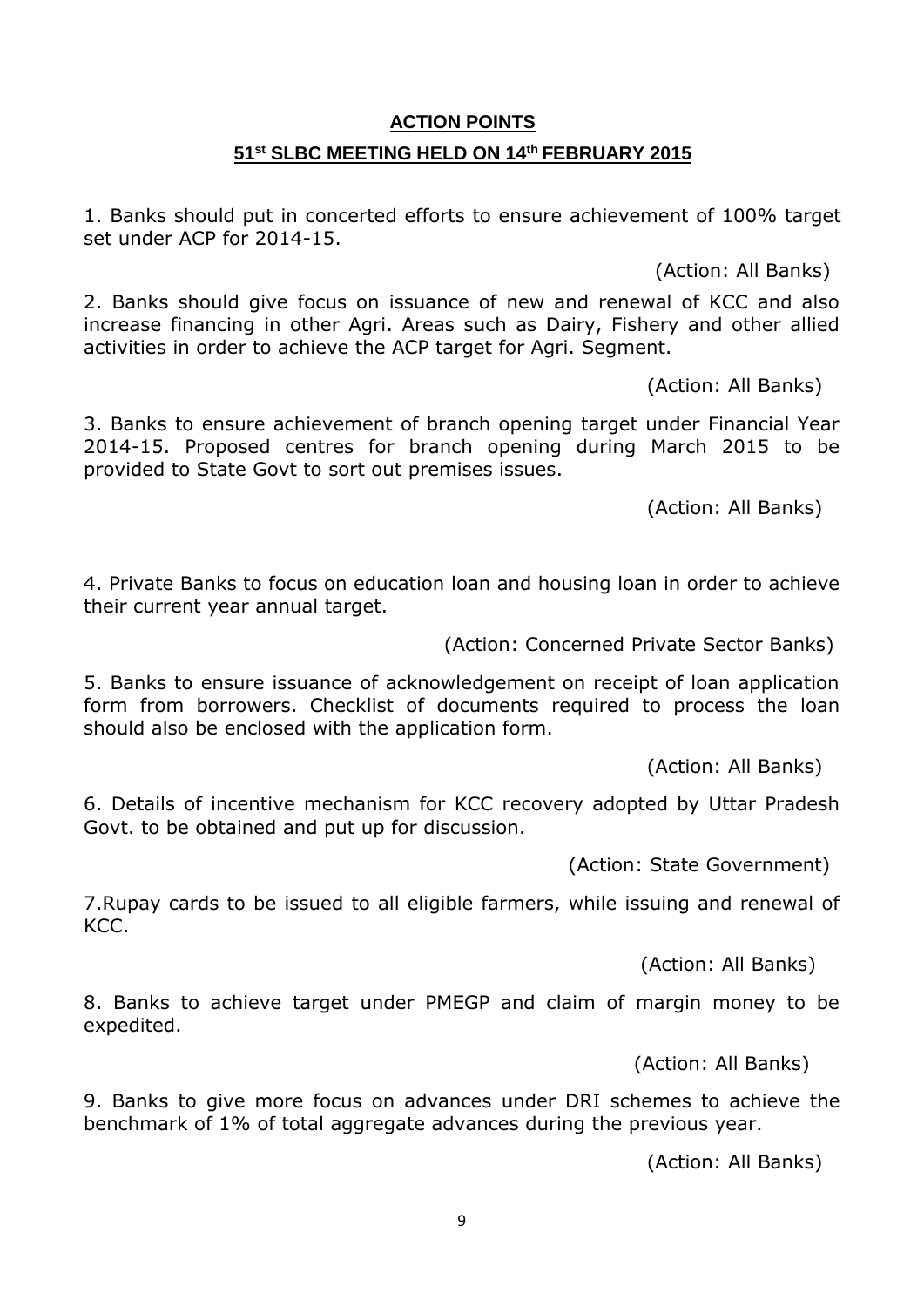10. Notification on Waiver of Stamp duty on JLG loan Agreement to be issued .

(Action: State Government)

11. Workshop to be organised with Revenue Deptt, Govt of Bihar for speedy disposal of certificate cases in all districts.

(Action: State Government)

12. Banks to ensure updation of register 9 &10 related to certificate cases for faster disposal of certificate cases.

(Action: State Government)

13.Notification to be issued by the State Govt. with regard to implementation of Interest Subvention scheme in the accounts of Self Help Groups, in the 27 non-IAP districts, on the same line as in the 11 IAP districts.

(Action: State Government)

14. Banks to ensure use of common format for account opening & 1<sup>st</sup> dose credit linkage of SHGs.

(Action: All Banks)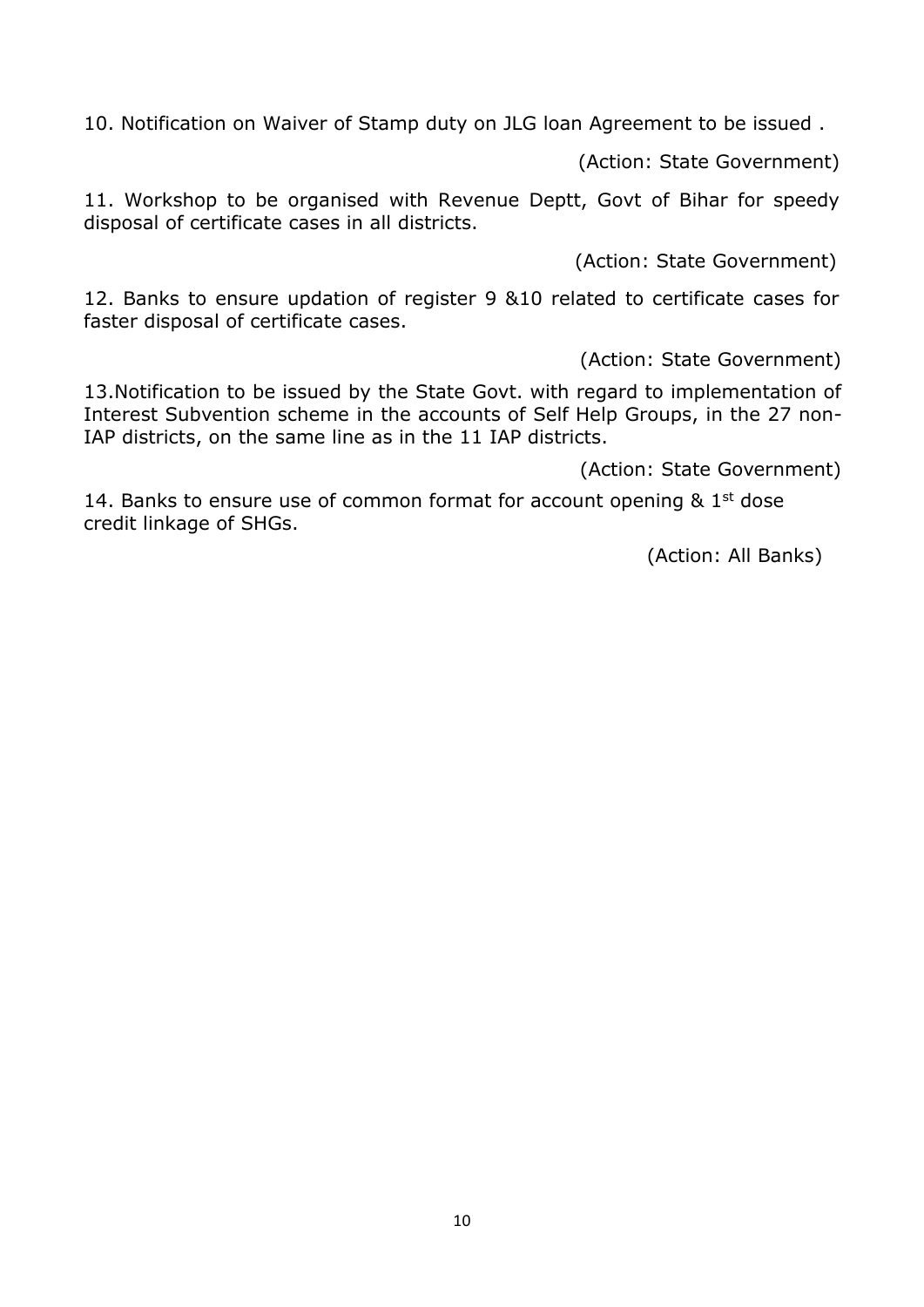#### **51st SLBC MEETING HELD ON 14.02.2015 AT HOTEL CHANAKYA, PATNA**

#### Annexure-I

| Sl. No.                                   | Name of the Participant   | Designation/Office                                  |  |  |  |
|-------------------------------------------|---------------------------|-----------------------------------------------------|--|--|--|
|                                           | <b>MINISTER</b>           |                                                     |  |  |  |
| 1.                                        | Shri Bhim Singh           | Minister of Industries, Govt of Bihar               |  |  |  |
|                                           | <b>State Govt.</b>        |                                                     |  |  |  |
| 2.                                        | Shri S.K. Negi            | Development Commissioner, Govt. of Bihar            |  |  |  |
| 3.                                        | Shri Vijay Prakash        | Agriculture Production Commissioner, Govt. of Bihar |  |  |  |
| 4.                                        | Shri Ravi Mittal          | Principal Secretary, Industries, Govt. of Bihar     |  |  |  |
| 5.                                        | Shri H.R. Srinivasa       | Secretary, Finance (Resources), Govt. of Bihar      |  |  |  |
| 6.                                        | Shri Vinay Kumar          | Secretary, Animal & Fisheries, Govt. of Bihar       |  |  |  |
| 7.                                        | Shri Vinay Kumar          | IG, CID, DGP Office                                 |  |  |  |
| 8.                                        | Shri Awadhesh Kumar       | OSD (Finance), Govt. of Bihar                       |  |  |  |
| 9.                                        | Shri N. Ahmed             | Director, Fisheries, Govt. of Bihar                 |  |  |  |
| 10                                        | Shri Hare Ram Singh       | Director, Dairy, Govt. of Bihar                     |  |  |  |
| 11.                                       | Shri Shashi Shekhar Sinha | Spl. Officer, Co-operative Deptt., Govt. of Bihar   |  |  |  |
| 12.                                       | Shri Shailesh Kumar       | Dy. Director, Deptt. of Agriculture, Govt. of Bihar |  |  |  |
| 13.                                       | Shri A. Prasad            | Dy. Director (Agri), Govt. of Bihar                 |  |  |  |
| 14.                                       | Shri Arvind Sharma        | Jt. Director (Agri), Govt. of Bihar                 |  |  |  |
| 15.                                       | Shri M.P. Bhagat          | Dy. Director (Banking), Govt. of Bihar              |  |  |  |
| <b>Reserve Bank of India &amp; NABARD</b> |                           |                                                     |  |  |  |
| 16.                                       | Shri R.K. Das             | Chief General Manager, NABARD                       |  |  |  |
| 17.                                       | Shri Swaroop Singh        | General Manager, Reserve Bank of India              |  |  |  |
| 18.                                       | Shri Awadhesh Kumar       | General Manager, NABARD                             |  |  |  |
| 19.                                       | Shri R.S. Prasad          | Dy. General Manager, Reserve Bank of India          |  |  |  |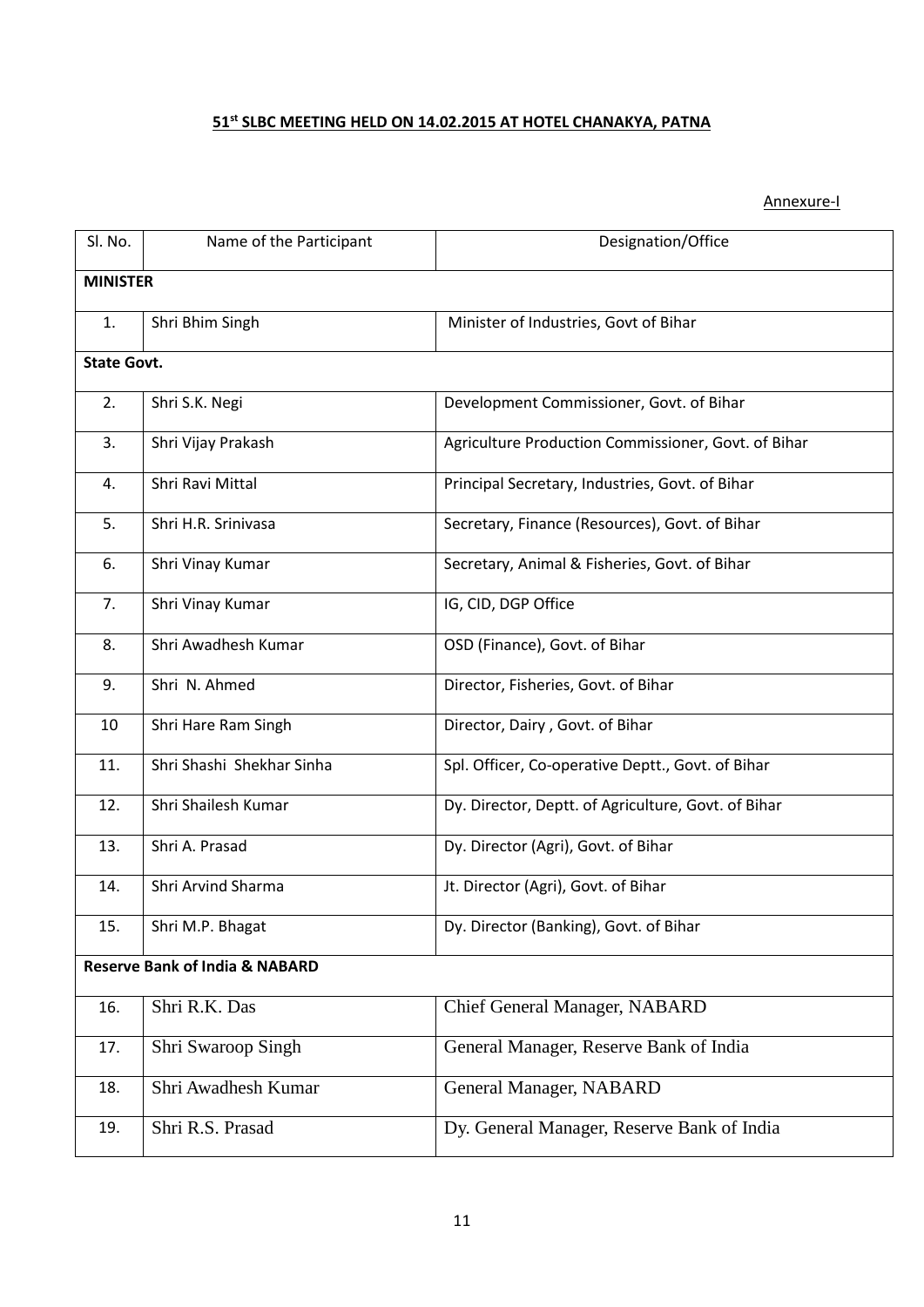| 20.                | Ms.Shailaja Singh       | Asstt. General Manager, Reserve Bank of India       |  |  |
|--------------------|-------------------------|-----------------------------------------------------|--|--|
| 21.                | Shri M.M. Ashraf        | Asstt. General Manager, NABARD                      |  |  |
| <b>Other Banks</b> |                         |                                                     |  |  |
| 22.                | Shri Ajit Sood          | Chief General Manager, SBI, LHO, Patna              |  |  |
| 23.                | Shri S. Guha            | General Manager, NW-III, SBI, LHO, Patna            |  |  |
| 24.                | Shri Abhijit Dutta      | General Manager, NW-I, SBI, LHO, Patna              |  |  |
| 25.                | Shri S.K. Mallick       | General Manager, Punjab National Bank               |  |  |
| 26.                | Shri S.K. Rai           | General Manager, Central Bank of India              |  |  |
| 27.                | Shri N.C. Upreti        | General Manager, Bank of Baroda                     |  |  |
| 28.                | Shri N.S. Napalchyal    | Dy. General Manager (Outreach), State Bank of India |  |  |
| 29.                | Shri C. Raj             | Dy. General Manager (Agri), State Bank of India     |  |  |
| 30.                | Shri Ram Krishna        | Dy. General Manager, Canara Bank                    |  |  |
| 31.                | Shri M.N.A. Ansari      | Dy. General Manager, Bank of India                  |  |  |
| 32.                | Shri A.K. Dargan        | Circle Head, Punjab National Bank                   |  |  |
| 33.                | Shri Jagannath Mishra   | Dy. General Manager, Allahabad Bank                 |  |  |
| 34.                | Shri G. Panda           | Dy. General Manager, UCO Bank                       |  |  |
| 35.                | Shri DevduttPadhi       | Chief Regional Manager, India Overseas Bank         |  |  |
| 36.                | Shri M.Paul Kennedy     | Dy. General Manager, Corporation Bank               |  |  |
| 37.                | Shri D.P. Singh         | DGM & CRM, United Bank of India                     |  |  |
| 38.                | Shri Ghazi Islam        | Dy. General Manager, IDBI Bank                      |  |  |
| 39.                | Shri S.C. Das           | Dy. General Manager, Oriental Bank of Commerce      |  |  |
| 40.                | Shri B.S. Harilal       | Chairman, Uttar Bihar Gramin Bank                   |  |  |
| 41.                | Shri Satish Kumar Singh | Asstt. General Manager, SLBC, SBI, LHO, Patna       |  |  |
| 42.                | Shri Shivanad Prasad    | Asstt. General Manager, SBI, LHO, Patna             |  |  |
| 43.                | Shri N. M. Avadhanulu   | Zonal Manager, Andhra Bank                          |  |  |
| 44.                | Shri Amit Raj           | Asstt. General Manager, SIDBI                       |  |  |
| 45.                | Shri AbhishekParashar   | Asstt. General Manager, ICICI Bank                  |  |  |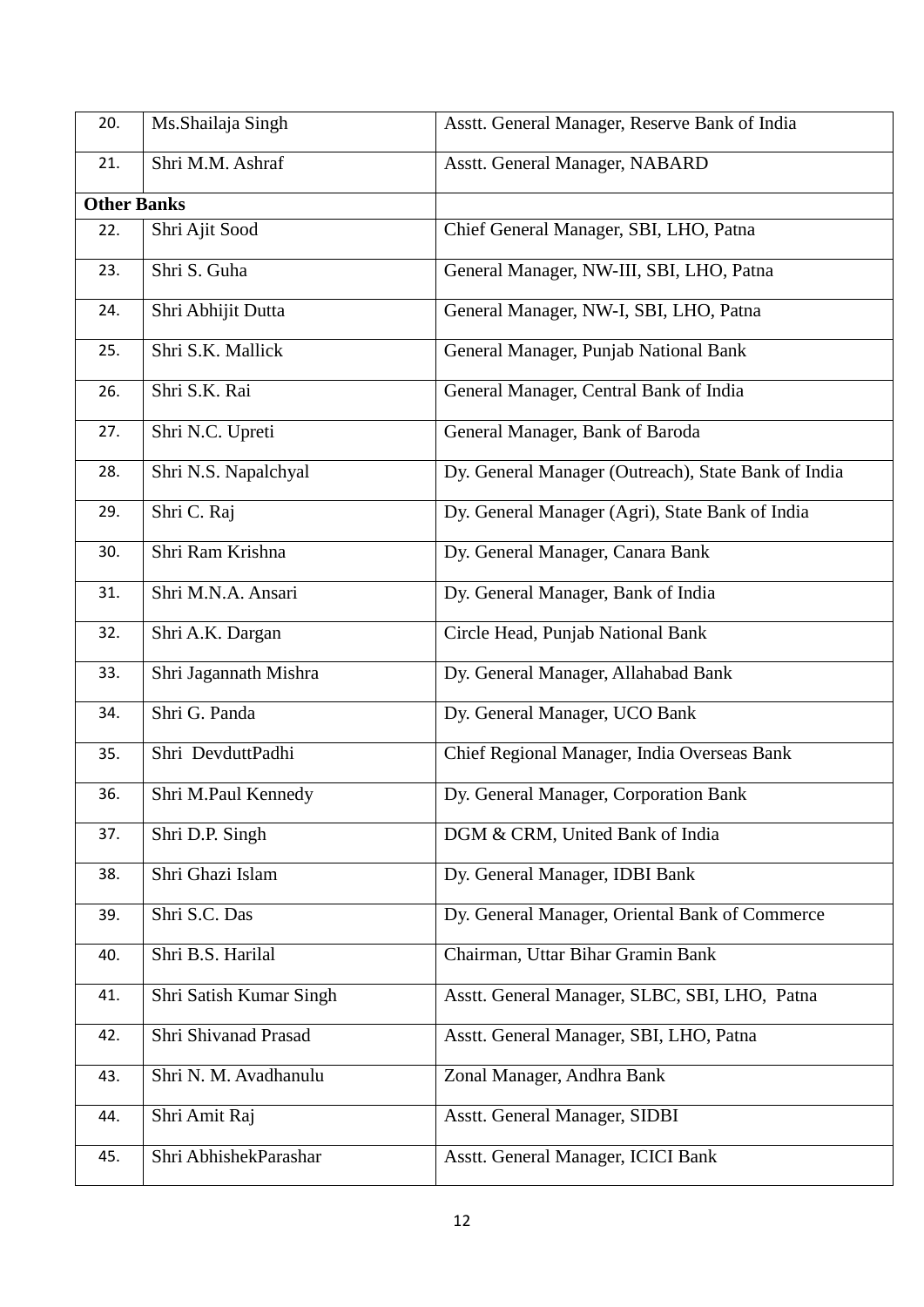| 46. | Shri Amitabh Singh        | Asstt. General Manager, ICICI Bank               |
|-----|---------------------------|--------------------------------------------------|
| 47. | Shri M.P. Sinha           | General Manager, Bihar Gramin Bank               |
| 48. | Shri K.K. Upadhyay        | General Manager, Madhya Bihar Gramin Bank        |
| 49. | Shri S.K. Pradhan         | Asstt. General Manager, Indian Bank              |
| 50. | Shri P.K.Sinha            | Managing Director, Bihar State Co-operative Bank |
| 51. | Shri Sandeep Gautam       | Vice President, HDFC Bank                        |
| 52. | Shri Vikash Krishna       | Chief Manager, Bank of India                     |
| 53. | Shri N.K. Sinha           | Chief Manager, Union Bank of India               |
| 54. | Shri M.A. Karajagi        | DZM, Bank of Maharashtra                         |
| 55. | Shri Rahul Pandey         | Dy. Zonal Managner, Dena Bank                    |
| 56. | Shri Ashok Vardhan        | Chief Manager, Indusind Bank                     |
| 57. | Shri Prabhakar Kumar      | Sr. Manager, Bank of Baroda                      |
| 58. | Shri R.R. Kumar           | Sr. Manager, Canara Bank                         |
| 59. | Shri Ramesh Kumar Singh   | Sr. Manager (Agri), Vijaya Bank                  |
| 60. | Shri Ajey Kumar Jha       | Sr. Manager, United Bank of India                |
| 61. | Shri VidyaBhushan Shah    | Sr. Manager, Indian Bank                         |
| 62. | Shri Mahesh Prasad        | Sr. Manager, Syndicate Bank                      |
| 63. | Shri Rashid Iqbal         | Senior Manager, Axis Bank                        |
| 64. | Shri Arvind Kumar         | Senior Manager, HDFC Bank                        |
| 65. | Shri Amrendra Kumar       | Manager, Dena Bank                               |
| 66. | Shri Shakti Kr. Singh     | Manager, UCO Bank                                |
| 67. | Ms. Swati                 | Manager, South Indian Bank                       |
| 68. | Shri Amrit Raj            | Branch Manager, State Bank of Patiala            |
| 69. | Shri Lakshman Kumar L.L.V | Branch Manager, Karnataka Bank Ltd.              |
| 70. | Shri Amit Kumar Sinha     | Branch Manager, Kotak Mahindra Bank              |
| 71. | Shri Elby Mathew          | Asstt. Manager, South Indian Bank                |
|     |                           |                                                  |